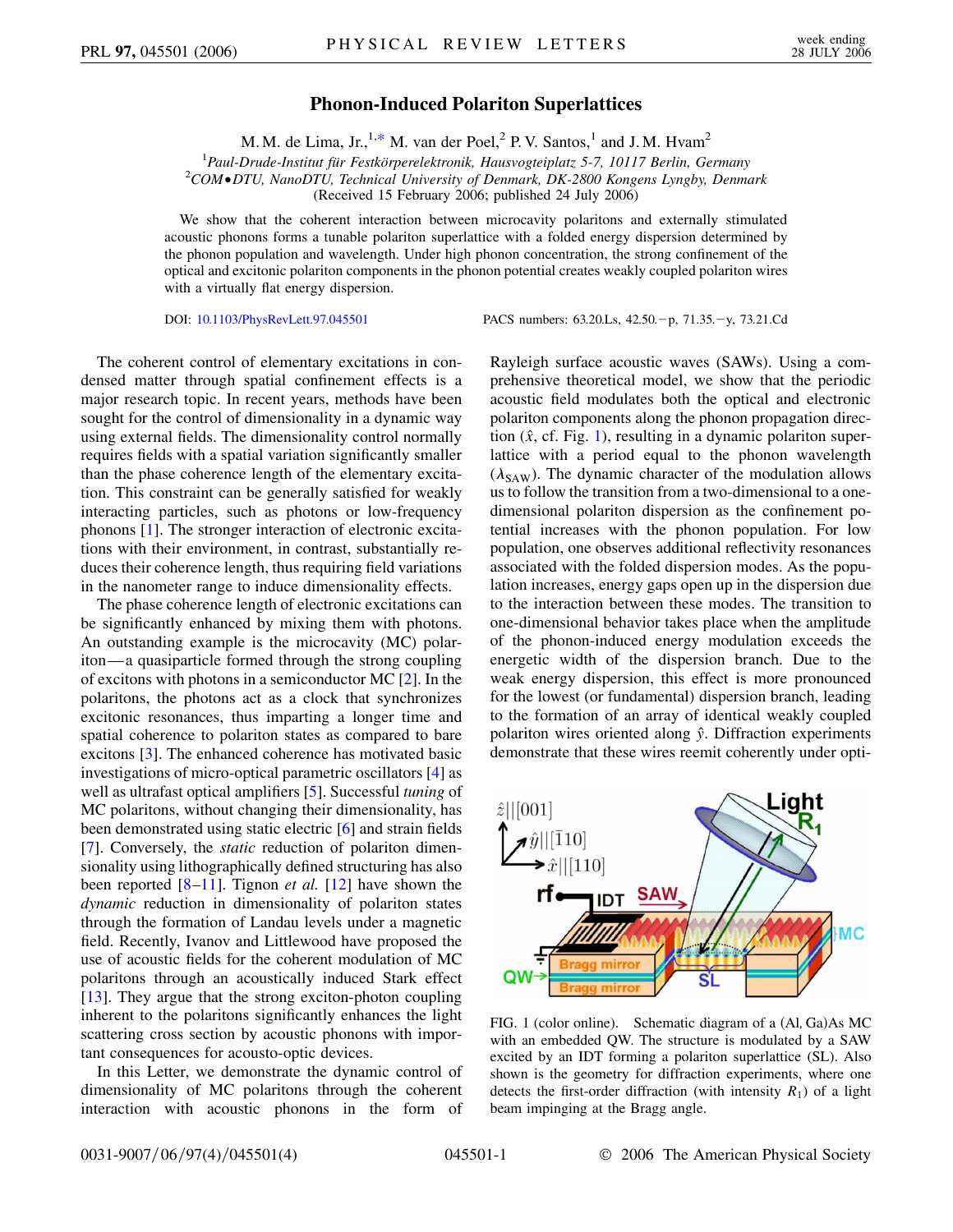cal excitation, thus opening the way for new concepts in quantum optics as well as optoelectronic applications.

The studies were performed using an (Al<sub>i</sub> Ga)As sample grown by molecular-beam epitaxy with the structure sketched in Fig. [1](#page-0-0) [[14](#page-3-12)], on which a SAW with  $\lambda_{\text{SAW}} =$ 5.6  $\mu$ m is electrically stimulated by an interdigitated transducer (IDT). The GaAs spacer layer containing the quantum wells (QWs) is wedged in order to yield MC polaritons with different detuning energies  $\delta = h(\omega_\ell - \omega_\chi)$  between the uncoupled photonic ( $\hbar \omega_{\ell}$ ) and excitonic ( $\hbar \omega_{\gamma}$ ) resonant energies along  $\hat{x}$ . The vacuum Rabi splitting was measured to be 4.0 meV.

We start with a theoretical description of the coherent interaction between MC polaritons and phonons. In the absence of acoustic pumping, the dispersion of uncoupled photons (subscript  $\rho = \ell$ ) and excitons ( $\rho = \chi$ ) are given by  $\hbar \omega_{\rho} (k_x) \approx \hbar \omega_{\rho_0} + \hbar^2 k_x^2/(2m_{\rho}),$  where  $k_x$  is the inplane wave vector,  $\hbar \omega_{\rho 0}$  denotes the energy of the excitation for  $k_x = 0$ , and  $m_\rho$  is the effective particle mass  $[m_\ell =$  $\pi n_c/(c d_c)$ . The SAW strain field simultaneously changes the thickness  $(d_c)$  and the refractive index  $(n_c)$  of the spacer layer. The SAW strain field in the cavity region consists of three components  $\varepsilon_{ij}(z, t) = \text{Re}[\tilde{\varepsilon}_{ij}(z)e^{i\varphi \text{SAW}}],$  $ij = xx$ , *zz*, *xz*. Here  $k_{SAW} = 2\pi/\lambda_{SAW}$ , and  $\varphi_{SAW} =$  $k_{SAW}x - \omega_{SAW}t$  is the SAW phase. The complex amplitudes  $\tilde{\varepsilon}_{ij}$  were determined using the elastic model for SAW propagation described in Refs. [\[15](#page-3-13)[,16\]](#page-3-14). Using these results, the spatial modulation of  $\omega_{\ell 0}$  becomes [[1](#page-3-1),[16](#page-3-14)]

<span id="page-1-1"></span>
$$
\frac{\Delta \tilde{\omega}_{\ell}}{\omega_{\ell_0}} = -\tilde{\varepsilon}_{zz} - \frac{n_c^2}{2} \bigg[ (p_{11} + p_{12} + 2p_{44}) \frac{\tilde{\varepsilon}_{xx}}{2} + p_{12} \tilde{\varepsilon}_{zz} \bigg].
$$
\n(1)

The first term on the right-hand side represents the thickness modulation while the elasto-optic contribution (second term) is described in terms of the elasto-optic tensor  $p_{ij}$  of the medium and applies for light polarized along the  $\left[\overline{1}10\right]$  direction ( $\hat{y}$ ). In addition, the strain modulates the excitonic energy  $\hbar \omega_{\chi}$  through the deformation potential (DP) interaction according to

<span id="page-1-2"></span>
$$
\frac{\Delta \tilde{\omega}_{\chi}}{\omega_{\chi_0}} = \left[ a_h (\tilde{\varepsilon}_{xx} + \tilde{\varepsilon}_{zz}) + b \left( \tilde{\varepsilon}_{zz} - \frac{\tilde{\varepsilon}_{xx}}{2} \right) \right], \qquad (2)
$$

where  $a_h$  and  $b$  are the hydrostatic and the valence band uniaxial DPs, respectively  $[17–19]$  $[17–19]$  $[17–19]$  $[17–19]$  $[17–19]$ . Figure  $2(a)$  compares the spatial modulation of the photonic and excitonic resonances in the MC structure under a SAW with a linear power density  $P_{\ell} = 100 \text{ W/m}$  (defined as the acoustic power per unit length perpendicular to the propagation direction). Note that  $\Delta \omega_{\chi} > 2\Delta \omega_{\ell}$  as a result of the stronger coupling of phonons to excitons [[20](#page-3-17)].

The periodic perturbations expressed by Eqs.  $(1)$  $(1)$  and  $(2)$ fold the polariton dispersion along  $\hat{x}$  within a mini-Brillouin zone (MBZ) of extent  $k_{SAW}$  by coupling states with wave vectors differing by a multiple of  $k_{SAW}\hat{x}$ . The upper panels in Fig. [3](#page-2-0) show the first four branches of the



<span id="page-1-0"></span>FIG. 2 (color online). Dependence of (a) the photonic  $(h\omega_\ell)$ and excitonic energies ( $\hbar \omega_{\chi}$ ) and (b) corresponding wave functions for the first zone-center mode for  $\delta = -2.7$  meV on the SAW phase ( $\varphi_{SAW} = k_{SAW}x - \omega_{SAW}t$ ), calculated for an acoustic mode with  $P_\ell = 100 \text{ W/m}$  and  $\lambda_{\text{SAW}} = 5.6 \mu \text{m}$ . The dotted line in (a) shows the longitudinal piezoelectric field  $F_x$  induced by the SAW. The thin lines in (b) display, for comparison, the wave functions calculated for a low power ( $P_\ell = 1$  W/m).

lower (LP) and upper (UP) polariton dispersion curves calculated for three different detunings  $\delta$  using the procedure described in Ref. [\[16\]](#page-3-14). The folded dispersion presents gaps at its center and boundaries, which increase with the acoustic intensity. The fundamental (i.e., the lowest energy) dispersion branch becomes essentially flat for high acoustic powers, thus indicating the formation of a periodic array of weakly coupled polariton wires oriented along *y*^. In fact, the envelopes of the photonic  $(\psi_{\ell})$  and excitonic  $(\psi_x)$  wave function components, obtained from the calculated polariton eigenstates, become localized, as displayed in Fig.  $2(b)$  for the zone-center mode (i.e.,  $k_x = 0$ ). These envelopes, which were calculated for  $\delta = -2.7$  meV, vary little for  $0 < k_x < k_{\text{SAW}}/2$ .

The dispersion of the additional branches is determined by the photon-exciton admixture of the modes. For negative detunings [cf. Figs.  $3(a)$  and  $3(b)$ ], the LP branches are predominantly of photonic character. Because of the lower photon effective mass, the dispersion of these branches is much more pronounced than the ones for the UP branches, which are mainly excitonic. The situation is reversed for positive detunings [cf. Fig.  $3(c)$ ].

The experimental evidence for folded dispersion modes at the zone center was provided by normal-incidence reflectivity  $(R_0)$  measurements at 20 K. A modulation technique was employed to correct for temperature changes in the spectra due to heating at high excitation powers. Figures  $3(d)-3(f)$  $3(d)-3(f)$  $3(d)-3(f)$  show  $R_0$  measured for the detunings indicated in the respective upper panels. In the absence of acoustic excitation, the reflectivity shows two resonance dips associated with the excitation of the  $k_x = 0$  modes of the LP and UP branches and oscillator strengths reflecting the photonic content. Under acoustic pumping, these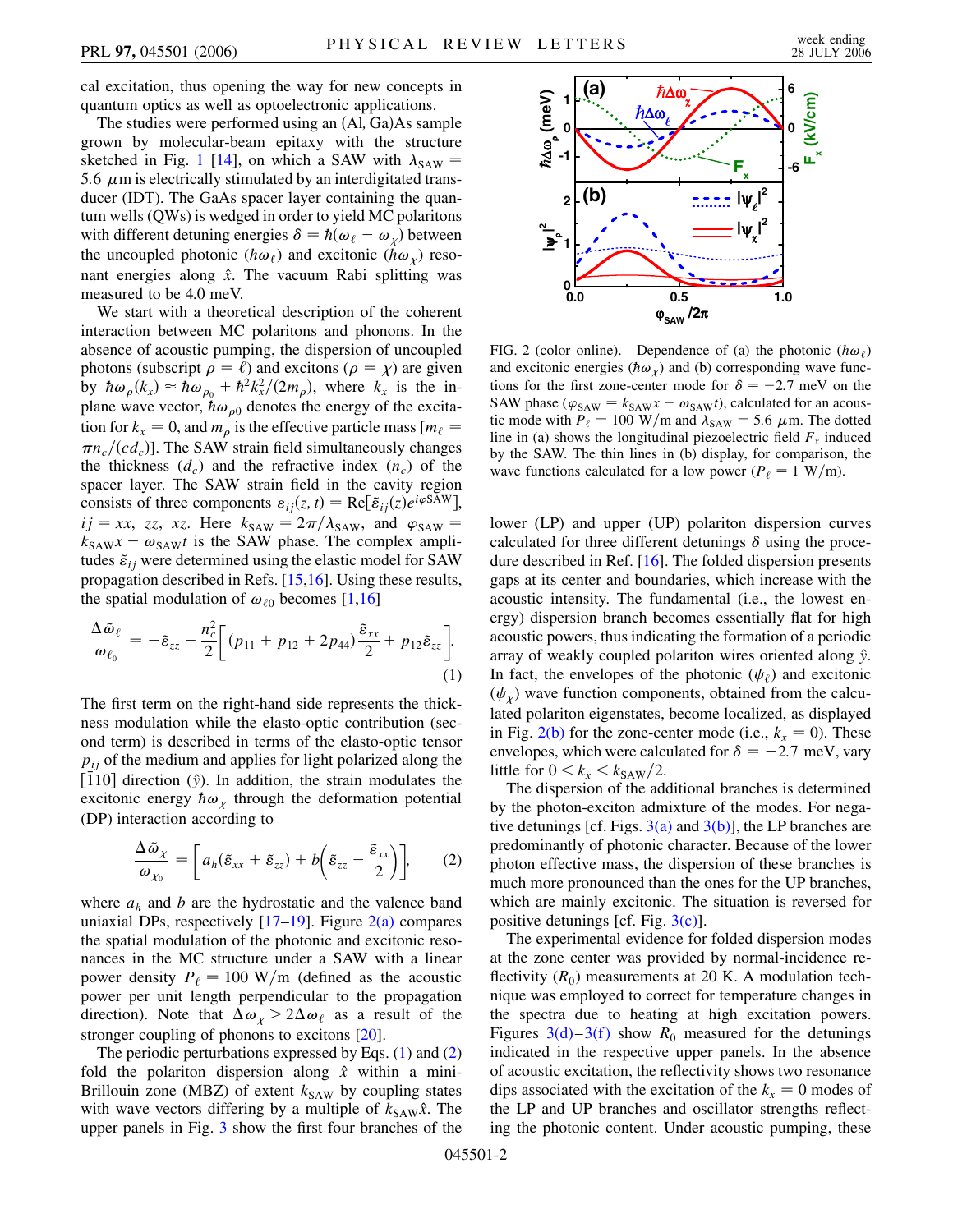<span id="page-2-0"></span>

<span id="page-2-1"></span>FIG. 3 (color online). Upper panels: (a)–(c) Calculated polariton dispersion for different detunings  $[\delta = \hbar(\omega_\ell - \omega_\chi)]$ . Lower panels: (d)–(f) Normal-incidence reflectivity  $R_0$  (open dots, upper plots) and first-order back-diffraction  $R_1$  (solid dots, lower plots) measured under a SAW for  $\delta$  indicated in the respective upper panels.  $R_0$  spectra in the absence of a SAW (thin lines) are also shown for comparison. All calculations and measurements were performed for an acoustic power  $P_\ell = 100 \text{ W/m}$  except for the  $R_1$  spectrum in the inset in (d), which was recorded for  $P_\ell = 250 \text{ W/m}$ . The symbols in the upper panels and in (e) represent the energy positions obtained from the fits (lines superimposed to the experimental data) displayed in the lower panels. The vacuum Rabi splitting used in the calculations corresponds to the measured value of 4.0 meV.

modes redshift, and additional resonances appear at higher energies. The latter are attributed to the excitation of folded dispersion modes. This assignment is reinforced by the good agreement between the calculated and measured resonance energies illustrated in Figs.  $3(a)-3(c)$  $3(a)-3(c)$  $3(a)-3(c)$ . In addition, the model describes well the dependence of the energies on acoustic power shown in Fig.  $4(a)$ . The modes indicated by dashed lines in Fig.  $4(a)$  have, due to their symmetry, a weak oscillator strength and are not observed in the experiments.

Direct evidence for the long-range coherence of the folded polaritons is provided by diffraction experiments using the configuration indicated in Fig. [1](#page-0-0) [\[21\]](#page-3-18). Here the zone-edge modes (i.e., with  $k_x = k_{SAW}/2$ ) are probed by illuminating the polariton grating at the Bragg angle and recording the backscattered first-order diffraction beam  $(R_1)$  [[22](#page-3-19)]. As indicated in the lower panels in Fig. [3](#page-2-0), diffraction is observed from both polariton branches. The diffraction lines split into two with increasing acoustic power, as the energy gap between the first two zone-edge states exceeds the spectral linewidths. This behavior is particularly evident in the spectrum recorded for a higher power ( $P_\ell = 250$  W/m) shown in the inset in Fig. [3\(d\)](#page-2-1). The splitting, which has been previously reported for bare cavities (i.e., without QWs) [[1](#page-3-1),[16](#page-3-14)], directly demonstrates the formation of an energy gap through the strong interaction between the polariton modes with wave vectors  $k_x =$  $\pm k_{SAW}/2$  mediated by the phonons. The power dependence of the energy of the zone-edge resonances is also in very good agreement with the calculations, as shown in Fig. [4\(b\).](#page-2-2) Finally, the shoulder indicated by the star in Fig.  $3(e)$  provides an experimental verification of the dif-



<span id="page-2-2"></span>FIG. 4 (color online). Acoustic power density dependence of the (a) zone-center and (b) zone-edge energies for a detuning  $\delta = -2.7$  meV. The lines are the calculated dispersion branches. The dashed lines represent modes with weak oscillator strength. (c) Integrated back-diffraction intensity  $(I_{R_1})$  from the lower polariton branch measured for different detunings  $\delta$ . The dotted lines are guides to the eyes. (d) Full width at half maximum (FWHM) of the fundamental polariton mode for  $\delta$  = 2*:*5 meV.